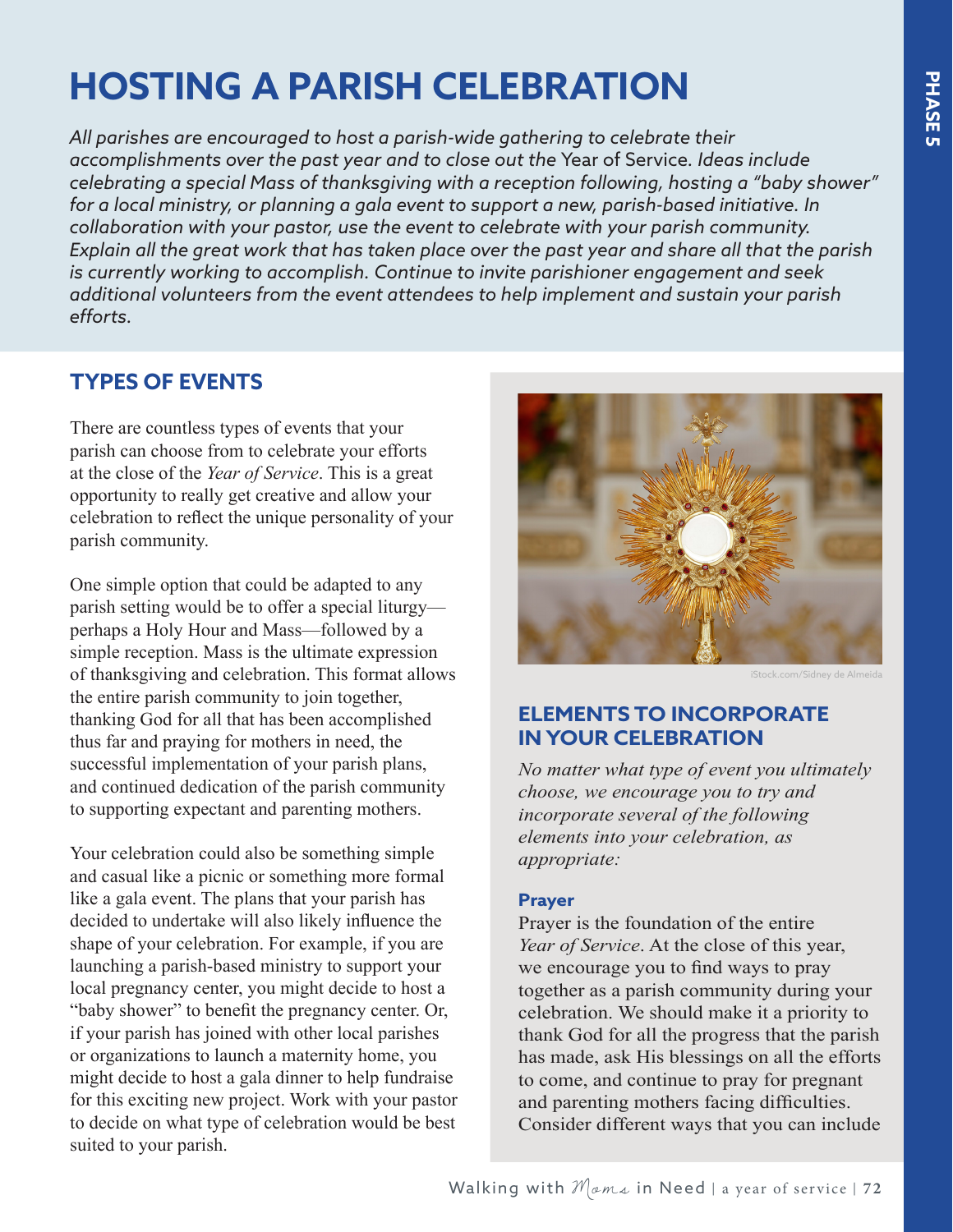prayer in your celebration. In addition to opening and closing with prayer, perhaps you want to include a Rosary or guided meditation. Or, maybe you would like to precede your event with Mass, a Holy Hour, or even a Eucharistic Procession. Think about what is best suited to your specific celebration.

#### **Updates on Parish Efforts**

Plan to include a brief update on all that your parish has accomplished and what your plans are going forward. If possible, it would be great for your pastor to provide this update. It is very likely that parishioners who are new to the *Year of Service* will join in this celebration. Use this opportunity to bring them up to date and refresh everyone else's memory.

#### **Education**

If possible, try to integrate some educational elements into your celebration. While there is no need to plan a lecture or formal presentation, try to think of creative ways to increase parishioners' understanding of the need to support pregnant and parenting women. Consider sharing information that you learned through the inventory process about the needs of mothers in your community or the gaps in resources. Share key takeaways from the *Gospel of Life* and St. John Paul II's call for the Church to reach out to mothers in need. If you are hosting a gala event, this could be as simple as having a keynote speaker mention some of these themes in his or her address. Or, if you are offering a special liturgy, your pastor could include some of these elements into his homily.

#### **Expressions of Thanks**

Consider a special way to thank your pastor, the core team, parish leaders, prayer team members, and any volunteers who participated in the *Year of Service* for their work and dedication.

## **Refreshments**

No celebration is complete without refreshments. Plan to incorporate some sort of food and drink into your event. Depending on the type of event you are planning, you may want to provide a full meal, cake and punch, or snacks and finger foods. If you are concerned about supplying enough food for all in attendance, consider making it a potluck. The parish can provide something like burgers and hotdogs and ask each parish family to bring a dish to share. Think about creating a theme for your menu. Your parish could even get creative and encourage participation by making it a contest. For example, incorporate a chili cookoff, asking each parish family to provide a pot of chili or side to go with the theme.



iStock.com/LindasPhotography

## **Activities and Entertainment**

Think about what types of activities or entertainment you might like to include as part of your event. If you choose to celebrate with a "baby shower," think of traditional baby shower games that could be adapted to a larger setting. Perhaps you would like to have live music during some portion of the celebration. If you decide to host a picnic, consider having outdoor games that families could